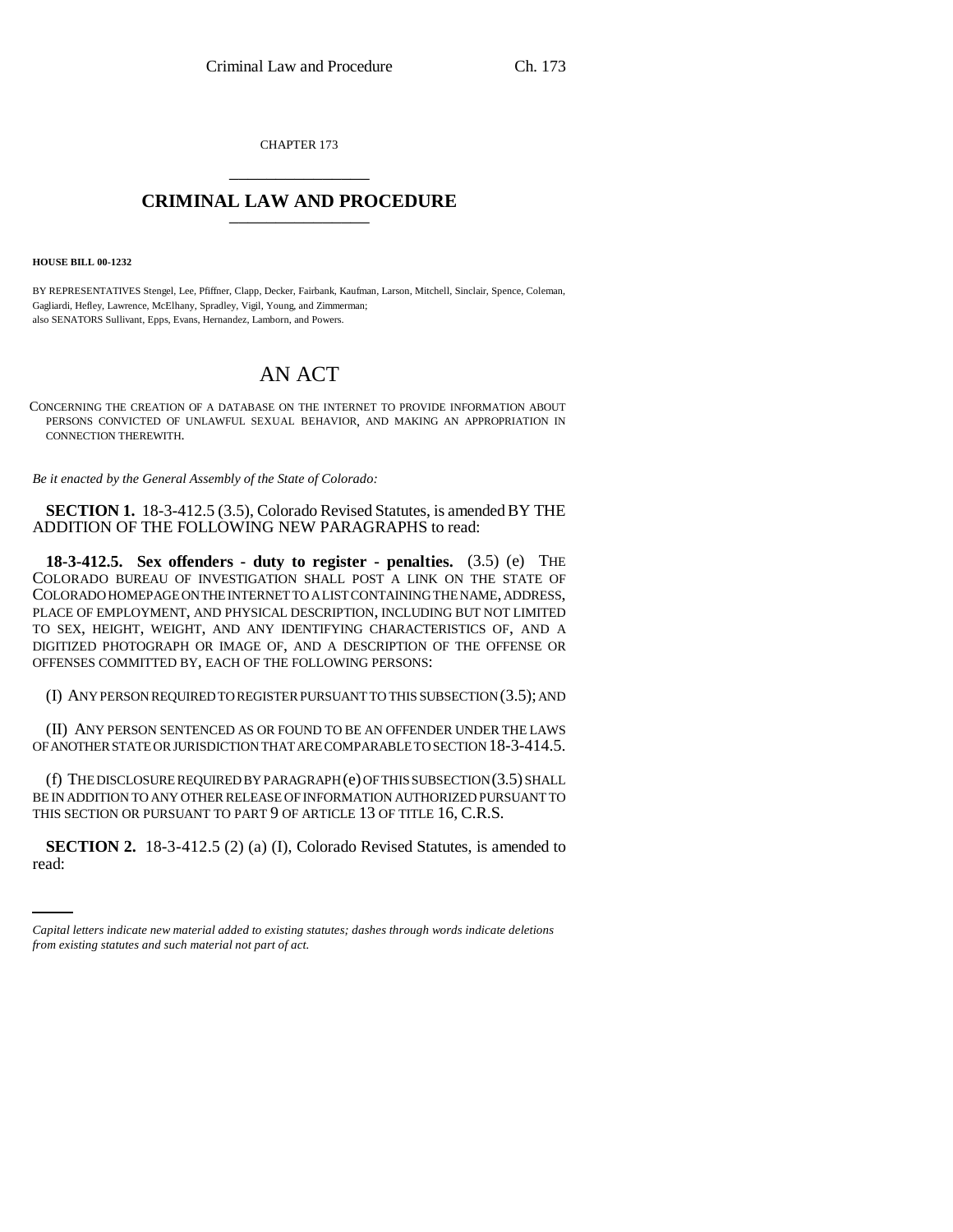**18-3-412.5. Sex offenders - duty to register - penalties.** (2) (a) (I) Probation and parole officers, appropriate county jail personnel, and appropriate personnel with the department of corrections and the department of human services shall require any offender described in subsection (1) of this section who is under their jurisdiction to sign a notice that informs the offender of the duty to register with local law enforcement agencies in accordance with this section. FOR ANY OFFENDER DESCRIBED IN PARAGRAPH (e) OF SUBSECTION (3.5) OF THIS SECTION, THE NOTICE SHALL ALSO INFORM THE OFFENDER THAT, AT THE TIME THE OFFENDER REGISTERS, HE OR SHE MUST SIT FOR A CURRENT PHOTOGRAPH OR IMAGE.

**SECTION 3.** 18-3-412.5 (3), Colorado Revised Statutes, is amended BY THE ADDITION OF A NEW PARAGRAPH to read:

**18-3-412.5. Sex offenders - duty to register - penalties.** (3) (e) ANY PERSON DESCRIBED IN PARAGRAPH (e) OF SUBSECTION (3.5) OF THIS SECTION SHALL BE REQUIRED, AT THE TIME THAT THE PERSON REGISTERS PURSUANT TO SUBSECTION (3.5) OF THIS SECTION OR THIS SUBSECTION (3), TO SIT FOR A CURRENT PHOTOGRAPH OR IMAGE OF HIMSELF OR HERSELF. AT THE TIME THAT THE PERSON SITS FOR THE PHOTOGRAPH OR IMAGE, THE PERSON SHALL ALSO SUPPLY A SET OF FINGERPRINTS TO VERIFY THE PERSON'S IDENTITY. THE PERSON SHALL BEAR THE COST OF THE PHOTOGRAPH OR IMAGE AND FINGERPRINTS.

**SECTION 4.** 18-3-412.5 (4) (a), Colorado Revised Statutes, is amended BY THE ADDITION OF A NEW SUBPARAGRAPH to read:

**18-3-412.5. Sex offenders - duty to register - penalties.** (4) (a) Any person who is required to register pursuant to subsection  $(1)$  or  $(3.5)$  of this section and who commits any of the acts specified in this paragraph (a) commits the offense of failure to register as a sex offender:

(VI) FAILURE TO SIT FOR A CURRENT PHOTOGRAPH OR IMAGE PURSUANT TO PARAGRAPH (e) OF SUBSECTION (3) OF THIS SECTION.

**SECTION 5.** 18-3-412.5 (6) (b), Colorado Revised Statutes, is amended to read:

**18-3-412.5. Sex offenders - duty to register - penalties.** (6) (b) The forms completed by persons required to register pursuant to this section shall be confidential and shall not be open to inspection by the public or any person other than a law enforcement agency, except as provided in paragraph (b.5) of this subsection (6) and subsections SUBSECTIONS  $(3.5)$ ,  $(6.5)$ , and  $(6.7)$  of this section.

**SECTION 6. Appropriation - adjustment in 2000 long bill.** (1) In addition to any other appropriation, there is hereby appropriated, out of any moneys in the general fund not otherwise appropriated, to the department of public safety, for the fiscal year beginning July 1, 2000, the sum of eighty-seven thousand six hundred fifty dollars (\$87,650), or so much thereof as may be necessary, for the implementation of this act.

(2) For the implementation of this act, appropriations made in the annual general appropriations act for the fiscal year beginning July 1, 2000, shall be adjusted as